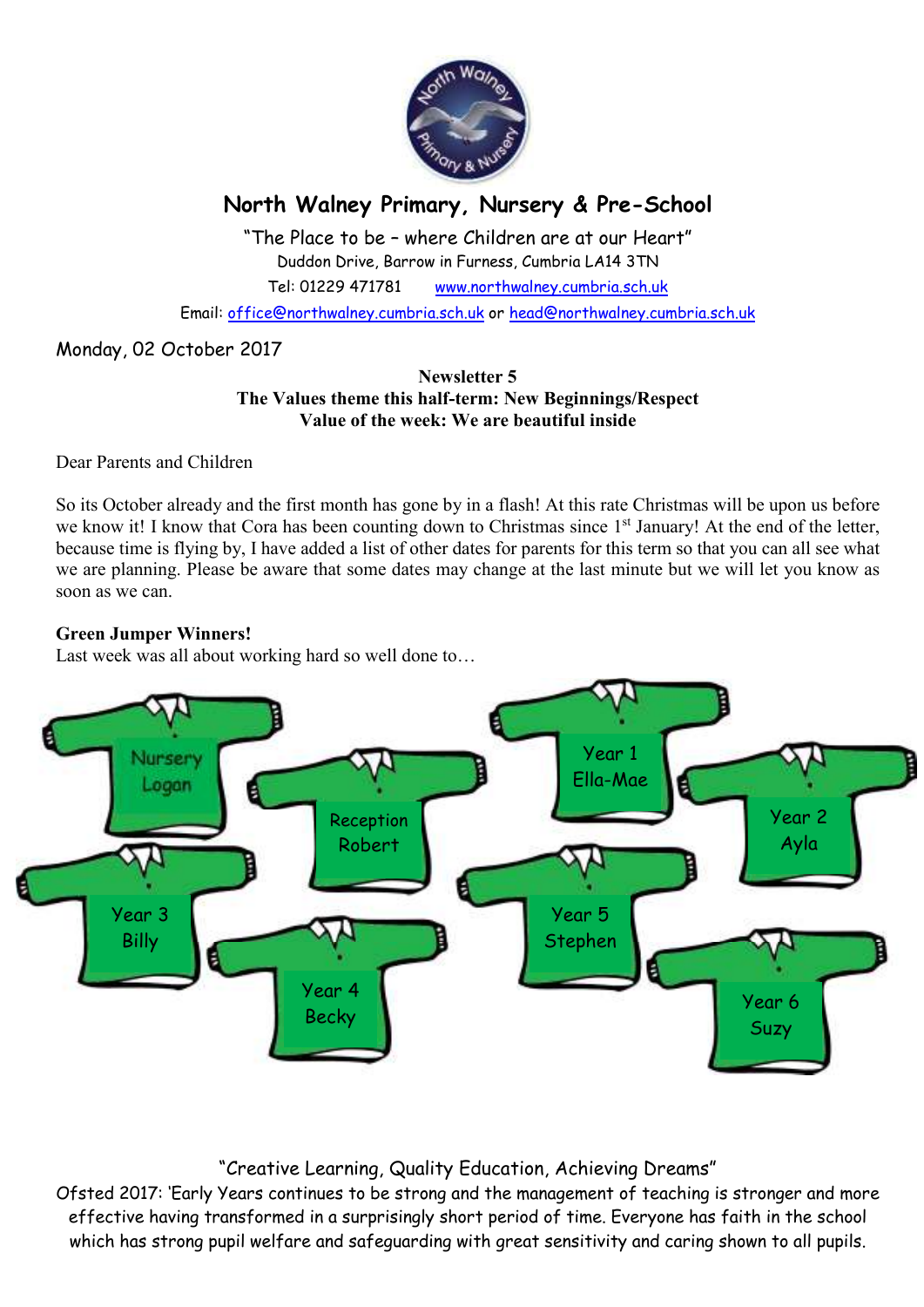

### **Nursery and Reception have a new Playhouse!**

A big thank you to Tyron's family for donating a playhouse for Nursery and Reception to play in – the children are loving it and it's a great addition to our outside area! Thank you!

### **Harvest Festival – 20th October 2017**

As part of our Community mindedness we are collecting tins and packets of food for the Foodbank again this year – so please, if you can, send your donation in to the school office by  $20<sup>th</sup>$  October. We will be holding our Harvest Festival in the afternoon as part of our Green Jumper assembly and we hope that a member of the Foodbank team will be with us once again. Thank you!





#### **Natterjacks Film Nights!**

Keep an eye on Twitter and Facebook as Natterjacks will now be having a weekly Film Night. All Nursery to Year 6 children can attend but **we must have registration forms filled in first** please. Thank you to Cora and Chloe for getting our new Natterjacks up and running so well! Popcorn can also be bought for 20p!

#### **Individual Photographs – 9th October**

Please make sure your child is as smart as can be for the photographer on the 9<sup>th</sup> October! If you want family photos, please just let Mrs Malone know as soon as possile so that she can arrange it for first thing in the morning.





#### **Old pound coins…and old £5 and £10 notes**

This month sees the withdrawal of the old £1 coin and we will not be able to accept them in school soon. Please also be aware that the new £10 note is now out, and again it won't be long before we cannot accept the old notes.

#### **School Data Sheets – IMPORTANT NOTICE**

**Please carefully check your child's data sheet for school before you send it back in. This year we must have First Language, Nationality and Ethnicity filled in otherwise we will be ringing you up to get them – so please make sure you complete every single box and get them back into school by 22nd September. Thank you!** 





#### **School meals**

Please be aware that you will be charged for any meals that have been ordered if you forget to cancel them when your child doesn't have one. This is part of the Dolce system and not a school decision! Keep an eye on what meals you are ordering please. The same goes for school made packed lunches for trips.

And finally…

North Walney is a true community school and has such a wonderful community spirit and I truly hope that everyone will be able to support our Foodbank appeal this year. Last year we sent lots and the children were so proud of themselves for doing so well, and it would be great if we can do the same again for people less fortunate than ourselves. Thank you all so much!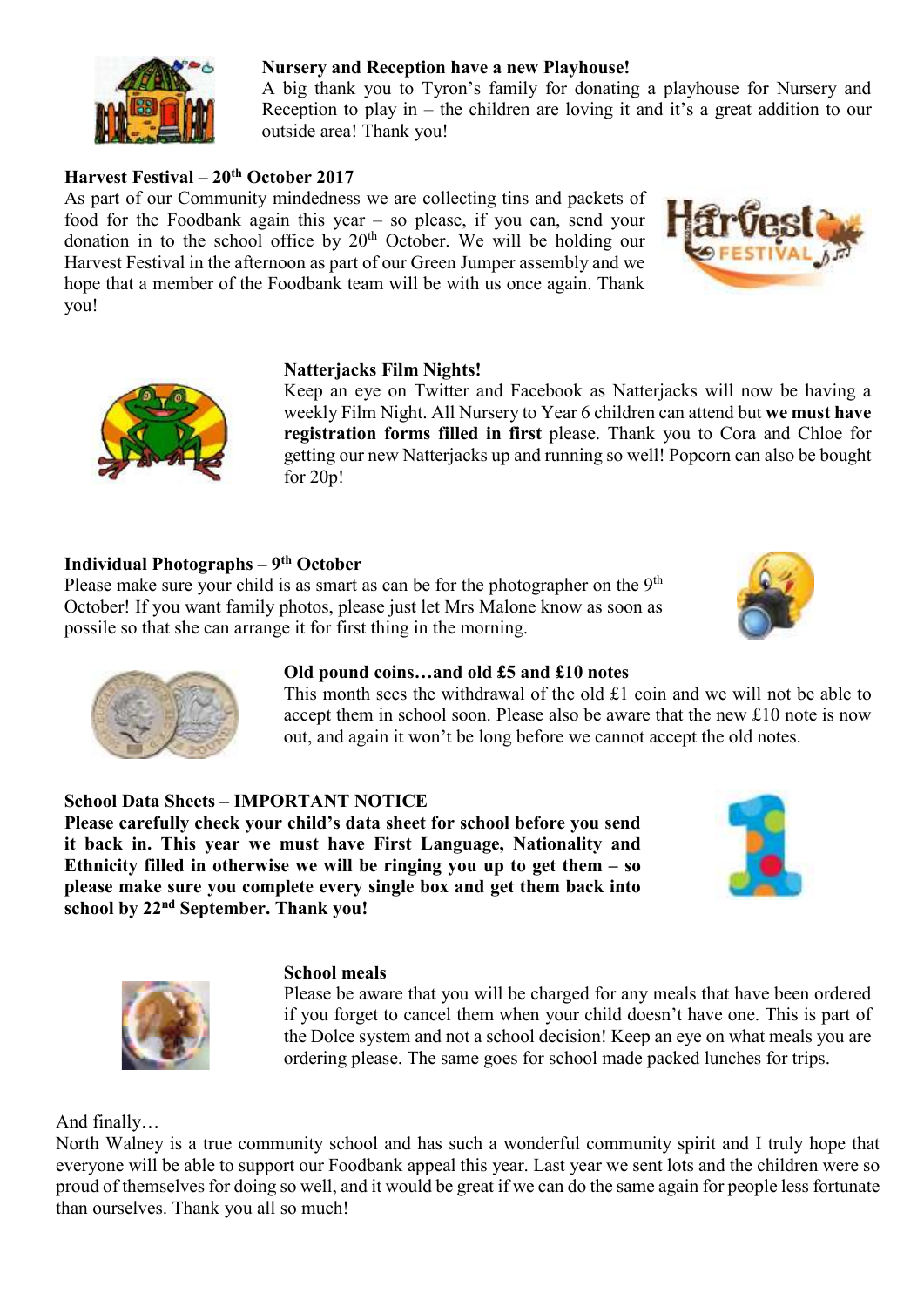Yours sincerely,

Paul Slater

### **Dates for this week:**



#### **Natterjacks Breakfast Club – Open from 7:45am Natterjacks After School Club – Open between 3:15 and 5:00pm**

| Monday 2 October    |                                           |
|---------------------|-------------------------------------------|
| Tuesday 3 October   | $3.30$ pm $-4.30$ pm Football club.       |
| Wednesday 4 October | Science workshop at the Dock Museum       |
|                     | for years $3 \& 4$ . Year 6 At Furness    |
|                     | Academy STEM day.                         |
| Thursday 5 October  | YR $5/6$ Swimming £2.00. 3.15pm -         |
|                     | 4.15pm Karate. Years $3 \& 4$ to visit St |
|                     | Mary's Church.                            |
| Friday 6 October    |                                           |

### **Future Dates:**

| Monday 9 October     | Individual School Photo's.                               |
|----------------------|----------------------------------------------------------|
| Tuesday 10 October   | 3.30pm-4.30pm Football club.                             |
| Wednesday 11 October |                                                          |
| Thursday 12 October  | YR $5/6$ Swimming £2.00. 3.15pm -<br>4.15pm Karate Club. |
| Friday 13 October    |                                                          |

**Dates for this term:**

| $20^{\rm th}$<br>Friday<br>October, | Harvest Assembly – collection for          |
|-------------------------------------|--------------------------------------------|
| $2:45$ pm                           | Foodbank                                   |
| Friday 20 <sup>th</sup> October     | End of half-term at 3:15pm, Natterjacks    |
|                                     | open until 5pm                             |
| Saturday $21st$ October –           | Half-term holiday - school closed          |
| Sunday 29 <sup>th</sup> October     |                                            |
| Monday 30 <sup>th</sup> October     | School opens for 2 <sup>nd</sup> half-term |
| Tuesday 31 <sup>st</sup> October    | Halloween Disco (details to follow)        |
| Tuesday 7 <sup>th</sup> November,   | Parents Evening - no appointments          |
| $3:15-5$ pm                         | needed                                     |
| Friday 10 <sup>th</sup> November    | <b>Remembrance Assembly</b>                |